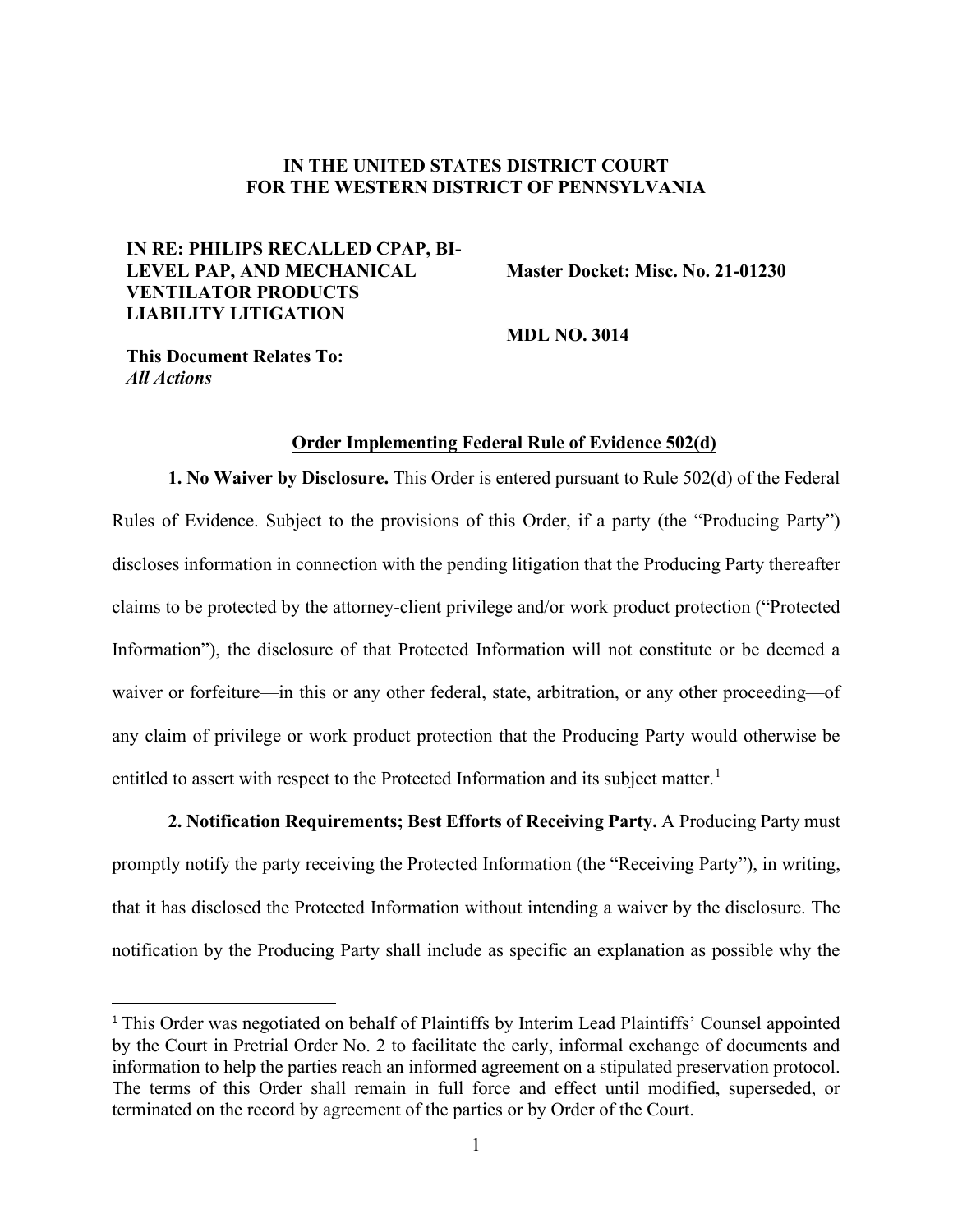Protected Information is covered by the attorney-client privilege and/or work product protection. Upon such notification, the Receiving Party must—unless it contests the claim of attorney-client privilege or work product protection in accordance with paragraph (3)—promptly (a) notify the Producing Party that it will make best efforts to identify and return, sequester or destroy (or in the case of electronically stored information, delete) the Protected Information and any reasonably accessible copies it has and (b) provide a certification that it will cease further review, dissemination and use of the Protected Information. For purposes of this Order, Protected Information that has been stored on a source of electronically stored information that is not reasonably accessible, such as backup storage media, is sequestered. If such data is retrieved, the Receiving Party must promptly take steps to delete or sequester the restored Protected Information.

**3. Contesting Claims of Privilege or Protection.** If the Receiving Party contests the claim of attorney-client privilege or work product protection, the Receiving Party must—within 30 days of receipt of the notification referenced in Paragraph (2)—move the Court for an Order finding that the material referenced in the notification does not constitute Protected Information. This Motion must be filed (with Court approval) under seal and cannot assert the fact or circumstance of the disclosure as a ground for determining that the material does not constitute Protected Information. Pending resolution of the Motion, the Receiving Party must not use the challenged information in any way or disclose it to any person other than as required by law to be served with a copy of the sealed Motion.

**4. Stipulated Time Periods.** The parties may stipulate to extend the time periods set forth in subparagraphs (2) and (3).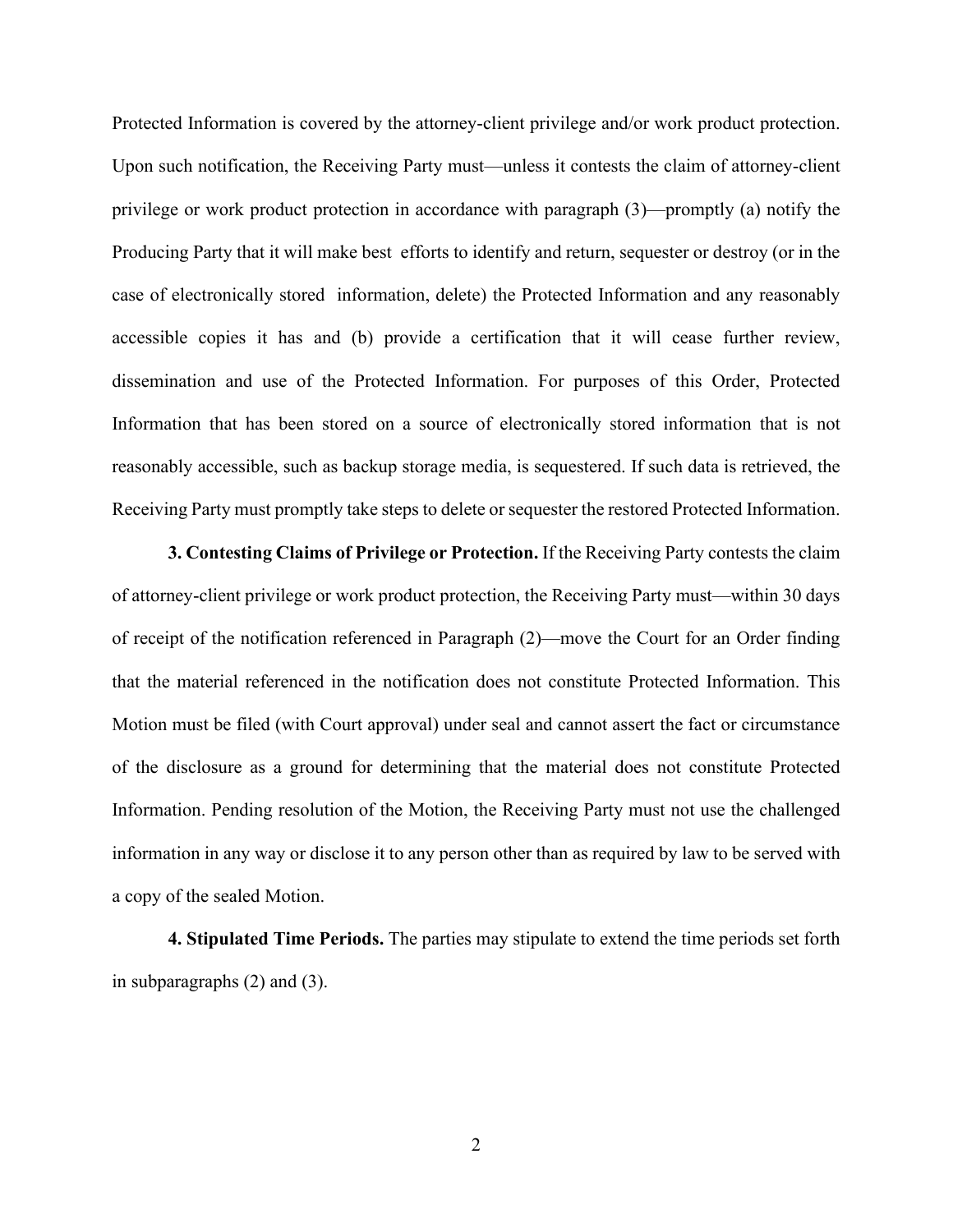**5. Burden of Proving Privilege or Protection.** Upon challenge pursuant to Paragraph (3), the Producing Party retains the burden of establishing the privileged or protected nature of the Protected Information.

**6.** *In Camera* **Review.** Nothing in this Order limits the right of any party to petition the Court for an *in camera* review of the Protected Information.

**7. Voluntary and Subject Matter Waiver.** This Order does not preclude a party from voluntarily waiving the attorney-client privilege or work product protection. The provisions of Federal Rule of Evidence 502(a) apply when the Disclosing Party uses or indicates that it may use information produced under this Order to support a claim or defense.

**8. Rule 502(b)(2).** The failure to take reasonable steps to prevent the disclosure shall not give rise to a waiver of the privilege or protection.

**9. Other Clawback and Confidentiality Obligations.** This Order does not affect or rescind any Clawback Agreement or Order governing protection of confidential information to which the parties have otherwise agreed, if any.

**10. Severability.** The invalidity or unenforceability of any provisions of this Order shall not affect the validity or enforceability of any other provision of this Order, which shall remain in full force and effect.

#### **IT IS SO ORDERED.**

Dated: December 10, 2021 /s/ JOY FLOWERS CONTI

Joy Flowers Conti Senior United States District Court Judge